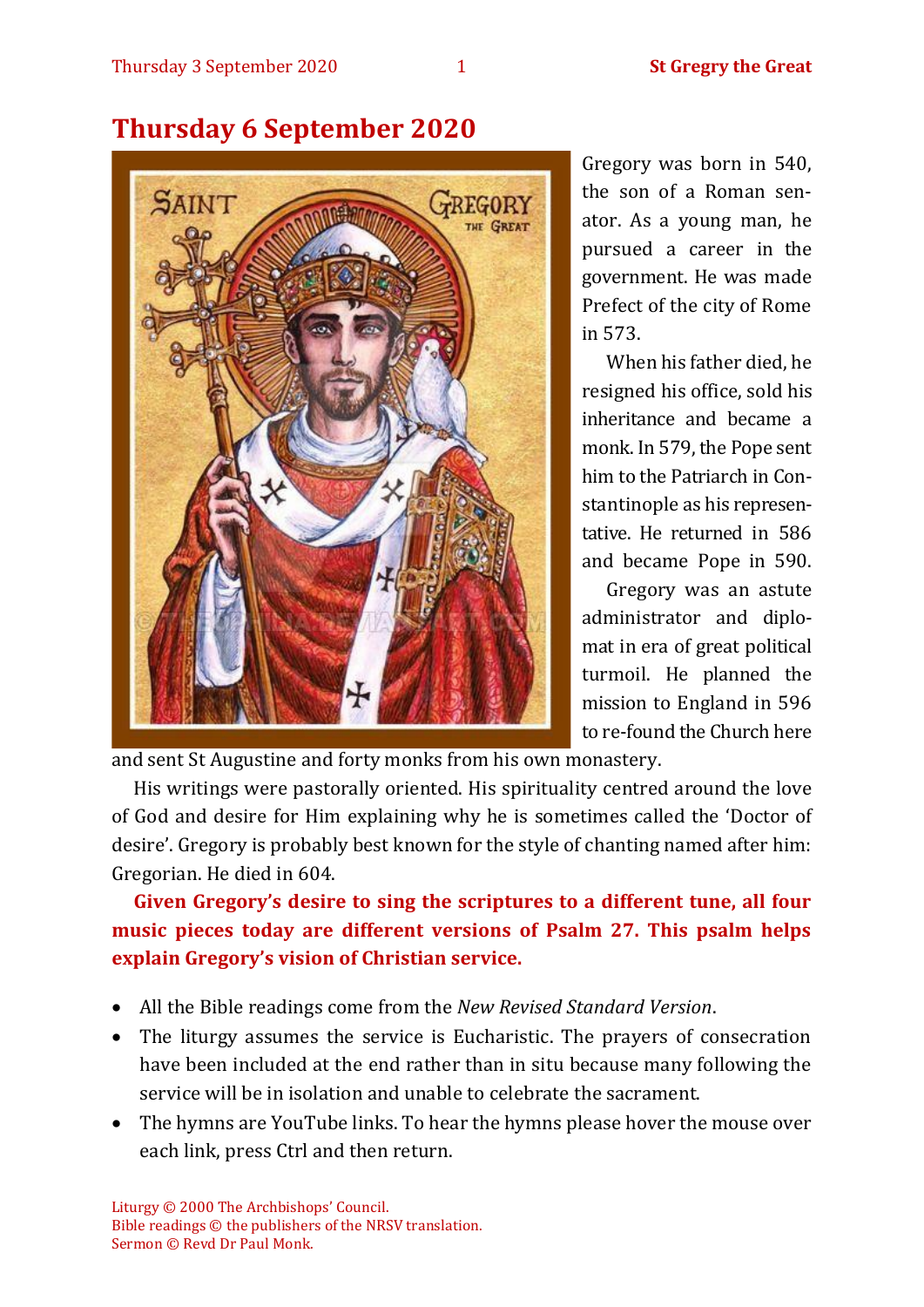## **Introduction and welcome**

HYMN 1 **[One thing I ask](https://www.youtube.com/watch?v=sk-KEsSZaP0)** (click on this link to hear the hymn)

# **The Welcome**

In the name of the Father, and of the Son, and of the Holy Spirit

All **Amen.**

The Lord be with you

All **And also with you.**

# **The Preparation**

All **Almighty God,**

**to whom all hearts are open, all desires known, and from whom no secrets are hidden: cleanse the thoughts of our hearts by the inspiration of your Holy Spirit, that we may perfectly love you, and worthily magnify your holy name; through Christ our Lord. Amen.**

Our Lord Jesus Christ said: The first commandment is this: 'Hear, O Israel, the Lord our God is the only Lord. You shall love the Lord your God with all your heart, with all your soul, with all your mind, and with all your strength.'

And the second is this: 'Love your neighbour as yourself.' There is no other commandment greater than these. On these two commandments hang all the law and the prophets. All **Amen. Lord, have mercy.**

Christ calls us to share the heavenly banquet of his love with all the saints in earth and heaven. Therefore, knowing our unworthiness and sin, let us confess our sins in penitence and faith, firmly resolved to keep God's commandments and to live in love and peace with all.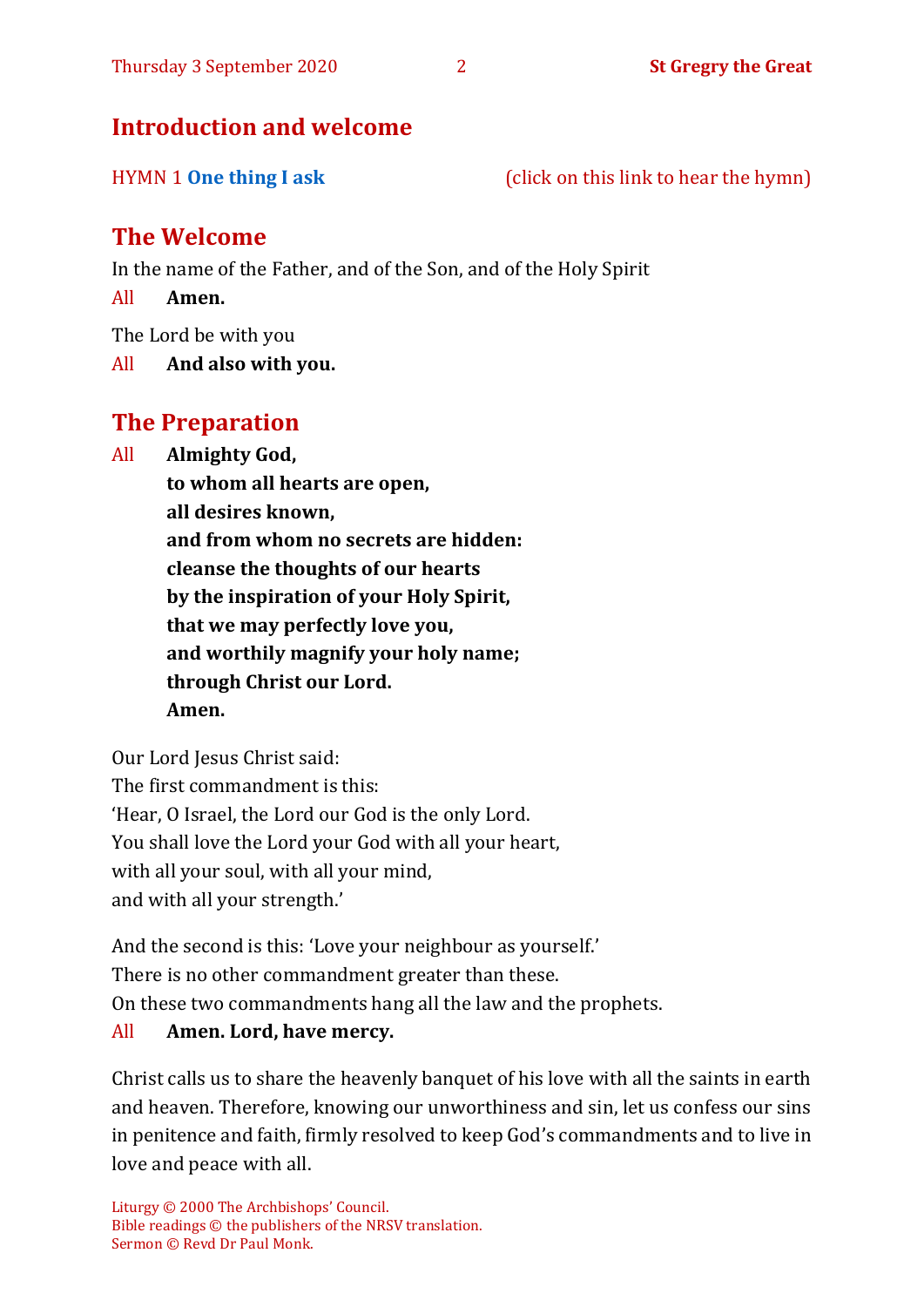All **Almighty God, our heavenly Father, we have sinned against you and against our neighbour in thought and word and deed, through negligence, through weakness, through our own deliberate fault. We are truly sorry and repent of all our sins. For the sake of your Son Jesus Christ, who died for us, forgive us all that is past and grant that we may serve you in newness of life to the glory of your name. Amen.**

Almighty God,

who forgives all who truly repent, have mercy upon you, pardon and deliver you from all your sins, confirm and strengthen you in all goodness, and keep you in life eternal; through Jesus Christ our Lord. All **Amen.**

# **The Gloria**

This Gloria is sung to the tune of 'Cwm Rhondda'. Click **[here](about:blank)** for the tune.

All **Glory be to God in Heaven, Songs of joy and peace we bring, Thankful hearts and voices raising, To creation's Lord we sing. Lord we thank you, Lord we praise you, Glory be to God our King: Glory be to God our King. Lamb of God, who on our shoulders, Bore the load of this world's sin; Only Son of God the Father, You have brought us peace within.**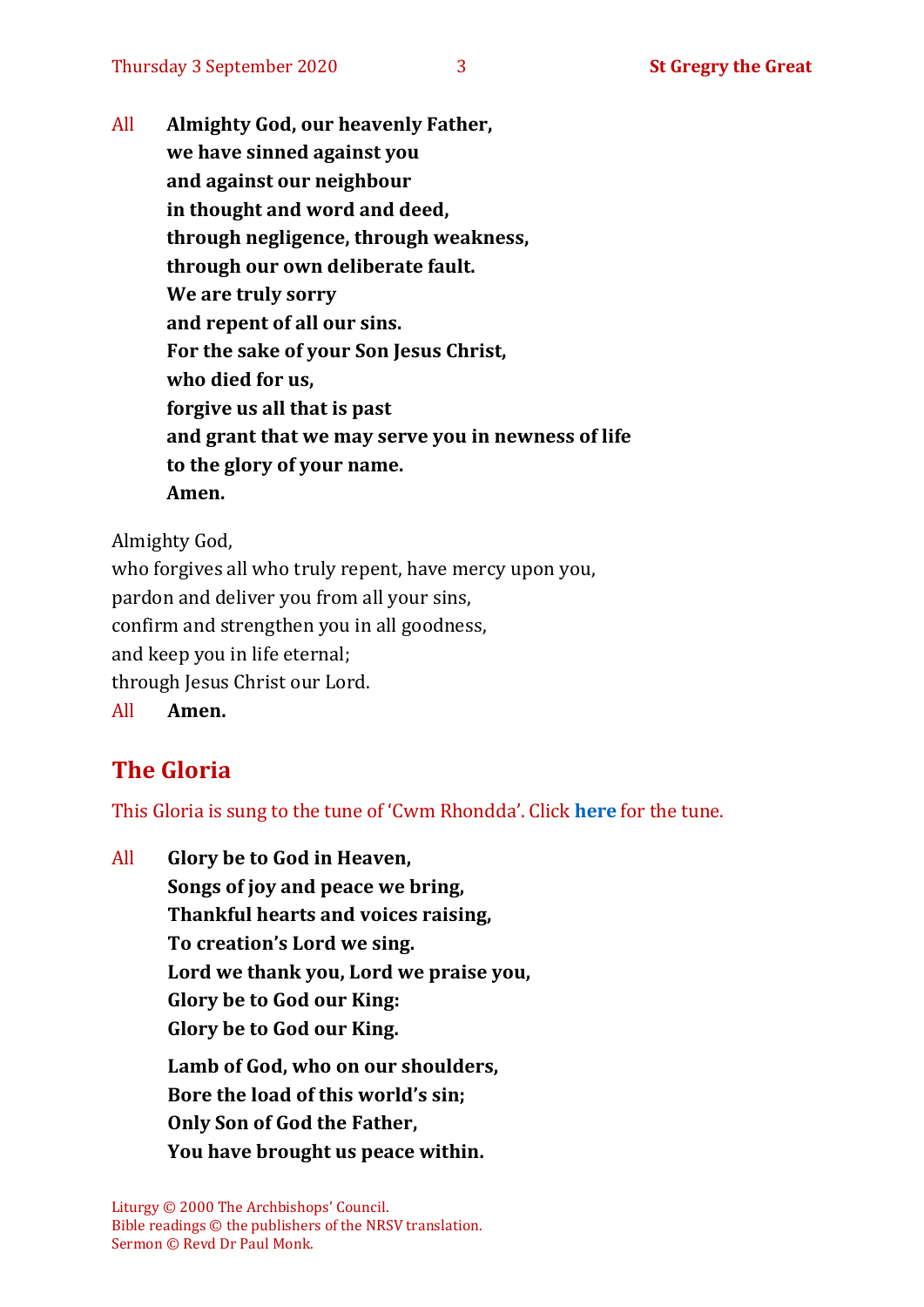**Lord, have mercy, Christ have mercy, Now your glorious reign begin: Now your glorious reign begin.**

**You O Son of God are Holy, You we praise with one accord. None in heav'n or earth is like you, Only you are Christ the Lord. With the Father and the Spirit, Ever worshipped and adored: Ever worshipped and adored.**

# **The Collect for the St Gregory**

Merciful Father, who chose your bishop Gregory to be a servant of the servants of God: grant that, like him, we may ever long to serve you by proclaiming your gospel to the nations, and may ever rejoice to sing your praises; through Jesus Christ your Son our Lord, who is alive and reigns with you, in the unity of the Holy Spirit, one God, now and for ever. All **Amen.**

# **First reading**

A reading from the book of Ecclesiastes

In all that he did, he gave thanks to the Holy One, the Most High, proclaiming his glory; he sang praise with all his heart, and he loved his Maker. He placed singers before the altar, to make sweet melody with their voices. He gave beauty to the festivals, and arranged their times throughout the year, while they praised God's holy name, and the sanctuary resounded from early morning. The Lord took away his sins, and exalted his power forever; he gave him a covenant of kingship and a glorious throne in Israel. *Ecclesiasticus 47:8–11*

This is the Word of the Lord

#### All **Thanks be to God.**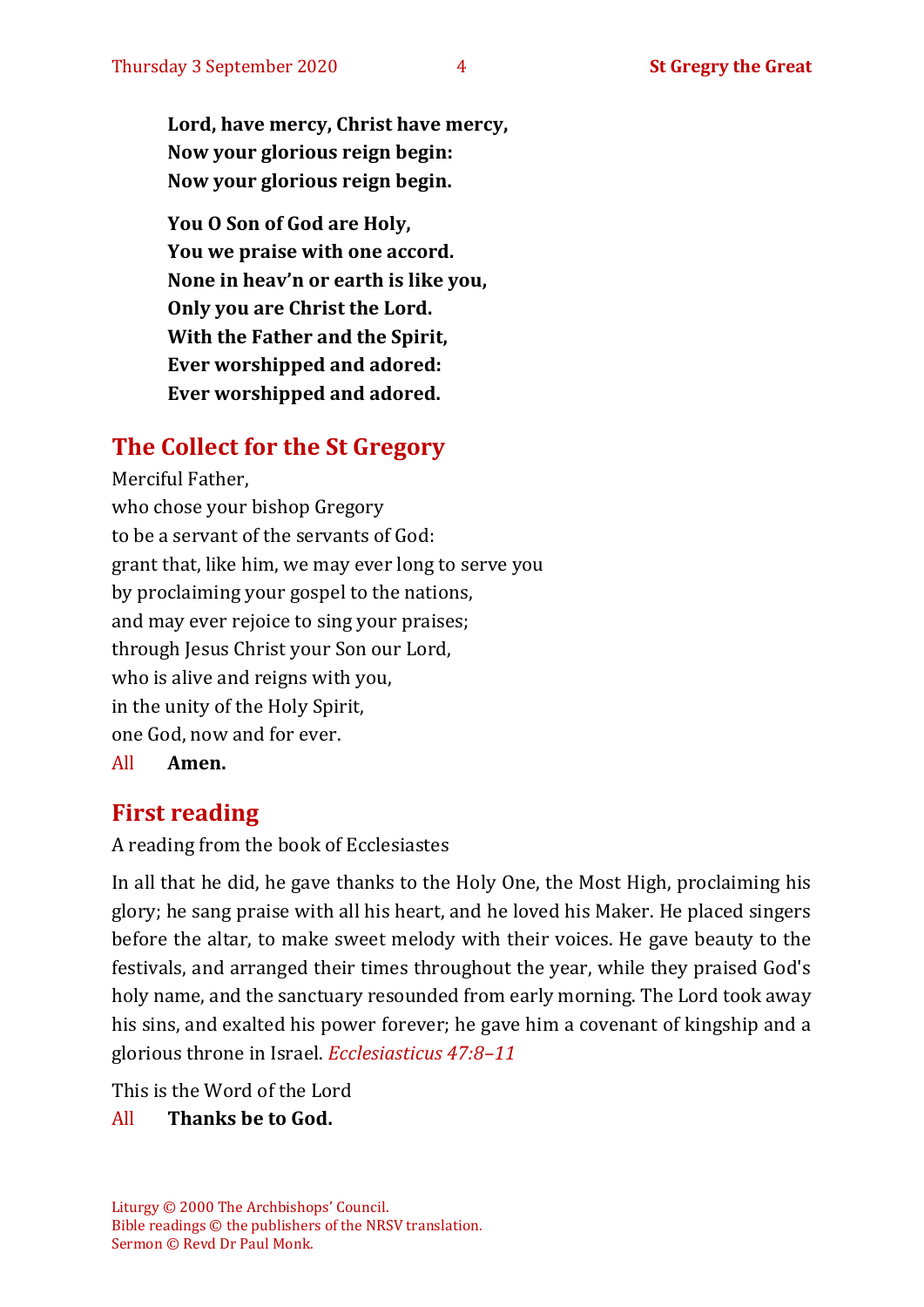# **Second reading**

A reading from the First Letter to the Thessalonians

Our appeal does not spring from deceit or impure motives or trickery, but just as we have been approved by God to be entrusted with the message of the gospel, even so we speak, not to please mortals, but to please God who tests our hearts.

As you know and as God is our witness, we never came with words of flattery or with a pretext for greed; nor did we seek praise from mortals, whether from you or from others, though we might have made demands as apostles of Christ. But we were gentle among you, like a nurse tenderly caring for her own children. So deeply do we care for you that we are determined to share with you not only the gospel of God but also our own selves, because you have become very dear to us. *1 Thessalonians 2:3–8*

This is the Word of the Lord

All **Thanks be to God.**

HYMN 2 **[One thing I ask](https://www.youtube.com/watch?v=P--btaCO7pk)** (click on this link to hear the hymn)

# **Gospel reading**

Hear the Gospel of our Lord Jesus Christ according to Mark

#### All **Glory to you O Lord.**

Jesus called the disciples and said to them, 'You know that among the Gentiles those whom they recognise as their rulers lord it over them, and their great ones are tyrants over them. But it is not so among you; but whoever wishes to become great among you must be your servant, and whoever wishes to be first among you must be servant of all. For the Son of Man came not to be served but to serve, and to give his life a ransom for many.' *Mark 10:42–45*

This is the Gospel of the Lord

All **Praise to you O Christ.** 

# **Sermon**

St Gregory may have been a greatly spiritual man but he regarded himself as a doer.He looked, analysed, then did whatever he thought necessary to get things done. That's why he was promoted so often and that's why we still remember him today.

Gregory did not implement changes for the sake of change. His unspoken motto would have been something like, 'Make it better for God!' Pleasing God was the motivation and any changes were an act of love.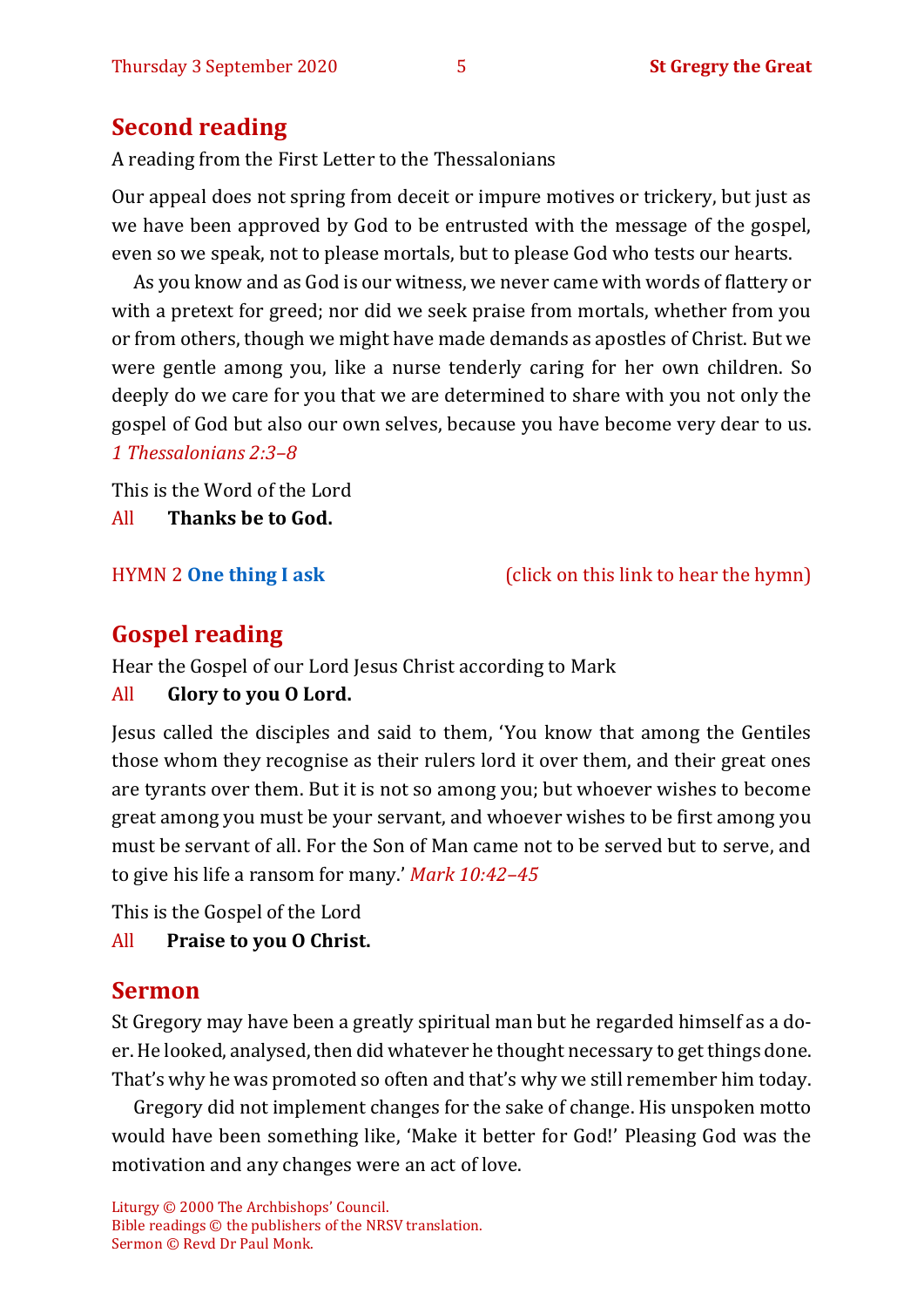Central to his memory is a legend that when first a choir monk he got bored very quickly. Chanting the psalms was neither beautiful nor stimulating. Stopping was never an option, so he prayed. He asked God how to cope with the boredom and 'An angelic voice whispered in his ear'. He repeated the sounds—and the world has sung Gregorian chant ever since. It was important that whatever he adopted was pure. That's why he sang the same Scriptures to whatever new tune he heard.

In much the same way, we may find the sameness of our daily acts of faith can kill for us any sense of active discipleship. We 'switch off' before nodding off, then trail off before dying off. Like Gregory, we need to find a different and maybe new way of being Christian *that works for us*. In a metaphorical sense, we need to sing it to a new music. Perhaps taking a different hint from Gregory, we could import elements of faith from elsewhere just as he sent a new way of Christianity to England.

Gregory knew his soul was at risk. So, starting from a position of honesty and complete commitment, he asked God to help him to worship. In much the same way, we too need to ask God's help whenever our faith seems lacklustre. Let's see where it leads!

#### **The Creed**

Do you believe and trust in God the Father, the source of all being and life, the one for whom we exist?

#### All **We believe and trust in him.**

Do you believe and trust in God the Son, who took our human nature, died for us and rose again?

#### All **We believe and trust in him.**

Do you believe and trust in God the Holy Spirit, who gives life to the people of God and makes Christ known in the world?

#### All **We believe and trust in him.**

This is the faith of the Church.

All **This is our faith. We believe and trust in one God, Father, Son and Holy Spirit. Amen.**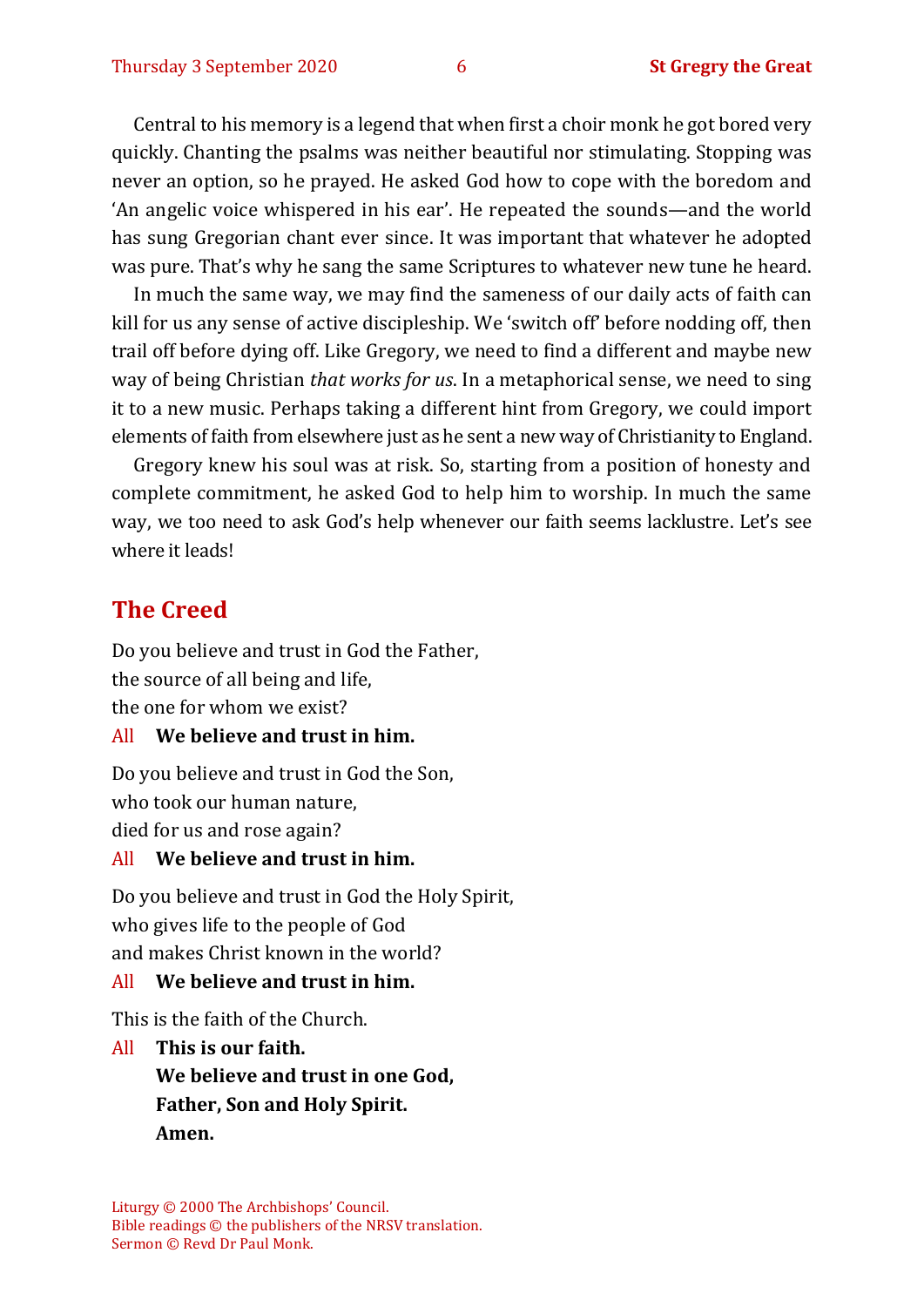# **Prayers by St Gregory**

O Lord, You received affronts without number from Your blasphemers, yet each day You free captive souls from the grip of the ancient enemy.

You did not avert Your face from the spittle of perfidy, yet You wash souls in saving waters.

You accepted Your scourging without murmur, yet through your meditation You deliver us from endless chastisements.

You endured ill-treatment of all kinds, yet You want to give us a share in the choirs of angels in glory everlasting.

You did not refuse to be crowned with thorns, yet You save us from the wounds of sin.

In your thirst You accepted the bitterness of gall, yet You prepare Yourself to fill us with eternal delights.

You kept silence under the derisive homage rendered You by Your executioners, yet You petition the Father for us although You are his equal in divinity.

You came to taste death, yet You were the Life and had come to bring it to the dead. All **Amen.**

I beseech you, Lord Jesus Christ, that your Passion may be a strength for me, by which I may be fortified, protected, and defended. May your wounds be food and drink for me, by which I may be fed, inebriated, and delighted. May the sprinkling of your Blood be an ablution of all my sins. May your death be eternal glory for me. In these may refreshment, health, zeal, joy, delight, and desire of my body and soul be mine, now and forever.

Lord in your mercy

#### All **Hear our prayer**

Liturgy © 2000 The Archbishops' Council. Bible readings © the publishers of the NRSV translation. Sermon © Revd Dr Paul Monk.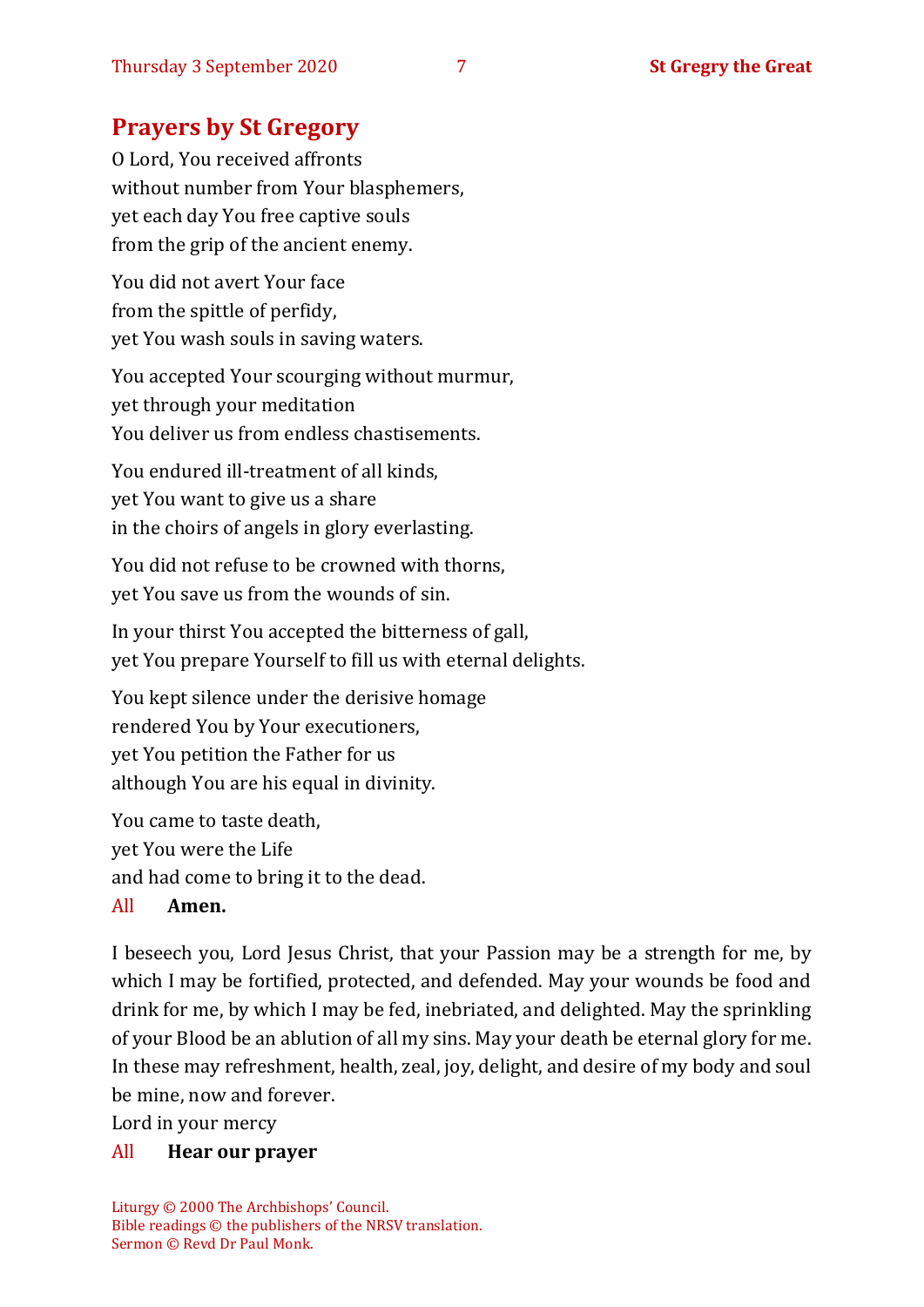Lord Jesus Christ, Son of the living God, place your passion, cross, and death between your judgment and my soul, now and in the hour of my death. Lord in your mercy

#### All **Hear our prayer**

Deign to grant grace and mercy to me, pardon to the living, rest to the dead, peace to your Church, and life and eternal glory to all sinners. You who live and reign forever and ever.

Lord in your mercy

#### All **Hear our prayer**

Merciful Father,

All **accept these prayers for the sake of your Son, our Saviour Jesus Christ. Amen.**

# **The peace**

Unto us a child is born, unto us a son is given, and his name shall be called the Prince of Peace.

The peace of the Lord be always with you,

All **And also with you.**

HYMN 3 **[One thing I ask](https://www.youtube.com/watch?v=od8900719uY)** (please click on this link to hear the hymn)

The liturgy of the Communion Service appears below

# The Dismissal

Christ the Son of God, born of Mary,

fill you with his grace to trust his promises and obey his will;

and the blessing of God the Almighty:

Father, Son, and Holy Spirit,

be with you now and remain with you always.

All **Amen.**

HYMN 4 **[Psalm 27](https://www.youtube.com/watch?v=2mSkHw7E9sw)** (please click on this link to hear it)

**[Psalm 27](https://www.youtube.com/watch?v=flzIpwrih8Q)** Gregorian Chant (please click on this link to hear it)

Go in peace to love and serve the Lord.

#### All **In the name of Christ. Amen.**

Liturgy © 2000 The Archbishops' Council. Bible readings © the publishers of the NRSV translation. Sermon © Revd Dr Paul Monk.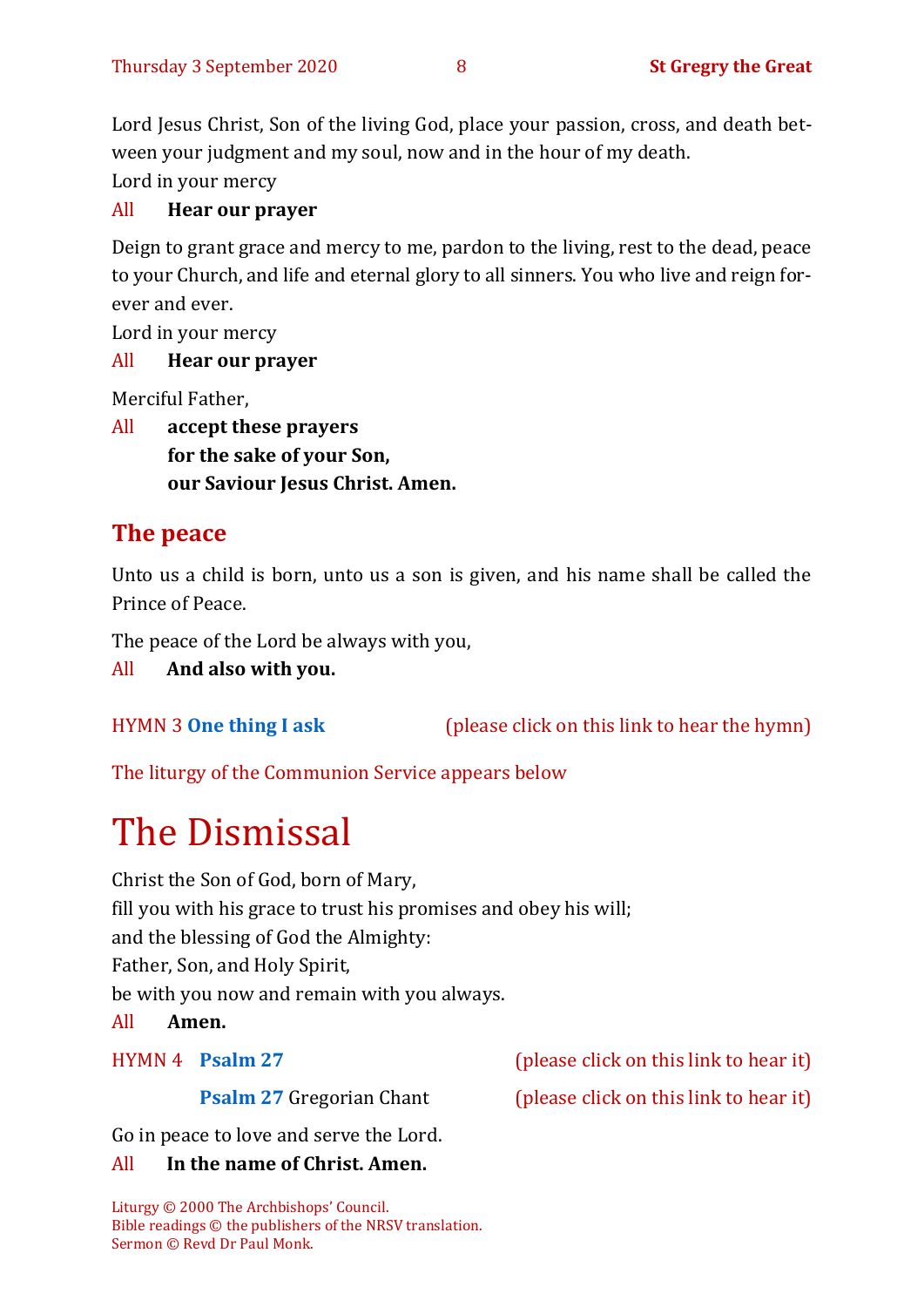# The Liturgy of the Sacrament

# Eucharistic Prayer (prayer E)

The Lord be with you

### All **and also with you.**

Lift up your hearts.

#### All **We lift them to the Lord.**

Let us give thanks to the Lord our God.

#### All **It is right to give thanks and praise.**

It is indeed right, our duty and our joy, always and everywhere to give you thanks, holy Father, almighty and eternal God, through Jesus Christ our Lord. And now we give thanks, most gracious God, surrounded by a great cloud of witnesses and glorified in the assembly of your saints. The glorious company of apostles praise you. The noble fellowship of prophets praise you. The white-robed army of martyrs praise you. We, your holy Church, acclaim you. In communion with angels and archangels, and with all who served you on earth and worship you now in heaven, we raise our voice to proclaim your glory, for ever praising you and saying:

All **Holy, holy, holy Lord, God of power and might, heaven and earth are full of your glory. Hosanna in the highest. Blessed is he who comes in the name of the Lord. Hosanna in the highest.**

We praise and bless you, loving Father, through Jesus Christ, our Lord; and as we obey his command, send your Holy Spirit, that broken bread and wine outpoured may be for us the body and blood of your dear Son.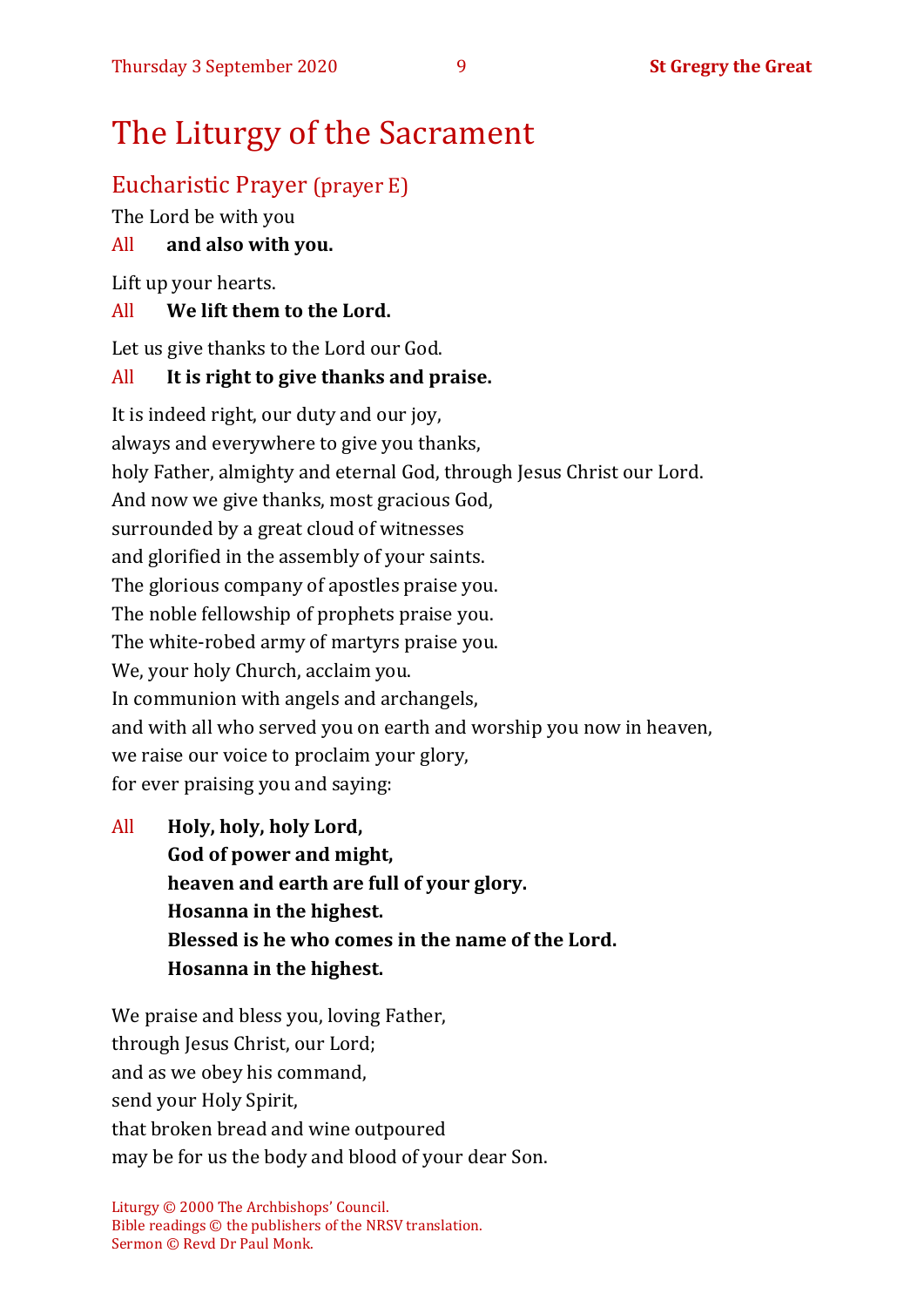On the night before he died he had supper with his friends and, taking bread, he praised you. He broke the bread, gave it to them and said: Take, eat; this is my body which is given for you; do this in remembrance of me.

When supper was ended he took the cup of wine. Again he praised you, gave it to them and said: Drink this, all of you; this is my blood of the new covenant, which is shed for you and for many for the forgiveness of sins. Do this, as often as you drink it, in remembrance of me.

So, Father, we remember all that Jesus did, in him we plead with confidence his sacrifice made once for all upon the cross.

Bringing before you the bread of life and cup of salvation, we proclaim his death and resurrection until he comes in glory.

Great is the mystery of faith:

All **Christ has died. Christ is risen. Christ will come again.**

Lord of all life, help us to work together for that day when your kingdom comes and justice and mercy will be seen in all the earth.

Look with favour on your people, gather us in your loving arms and bring us with St Gregory and all the saints to feast at your table in heaven.

Through Christ, and with Christ, and in Christ, in the unity of the Holy Spirit, all honour and glory are yours, O loving Father, for ever and ever.

#### All **Amen.**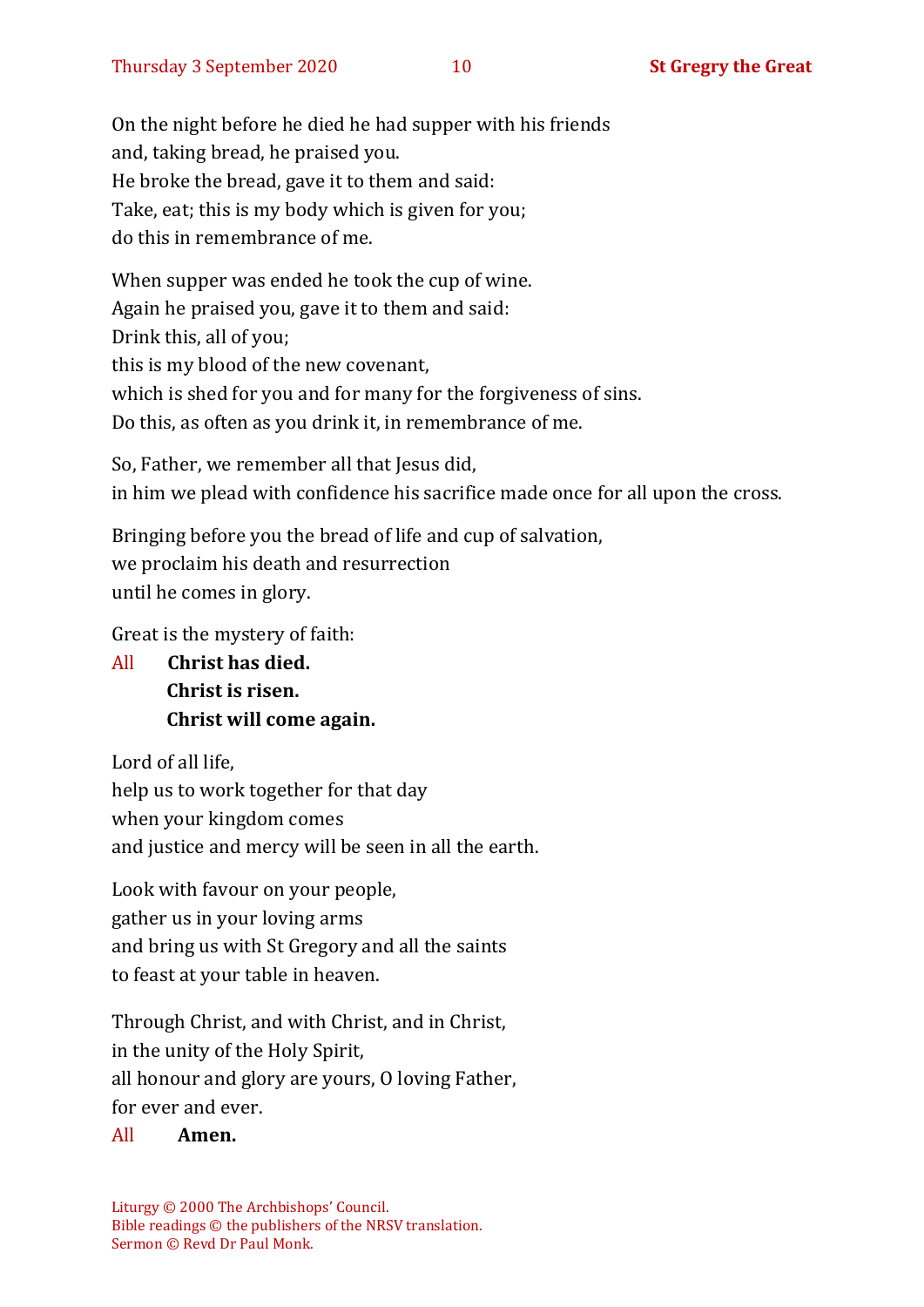# The Lord's Prayer

As our Saviour taught us, so we pray

All **Our Father in heaven, hallowed be your name, your kingdom come, your will be done, on earth as in heaven. Give us today our daily bread. Forgive us our sins as we forgive those who sin against us. Lead us not into temptation but deliver us from evil. For the kingdom, the power,** 

**and the glory are yours now and for ever. Amen.**

# Breaking of the Bread

We break this bread to share in the body of Christ.

- All **Though we are many, we are one body, because we all share in one bread.**
- All **Lamb of God,**

**you take away the sin of the world, have mercy on us.**

**Lamb of God, you take away the sin of the world, have mercy on us.**

**Lamb of God, you take away the sin of the world, grant us peace.**

Draw near with faith. Receive the body of our Lord Jesus Christ which he gave for you, and his blood which he shed for you. Eat and drink in remembrance that he died for you, and feed on him in your hearts by faith with thanksgiving.